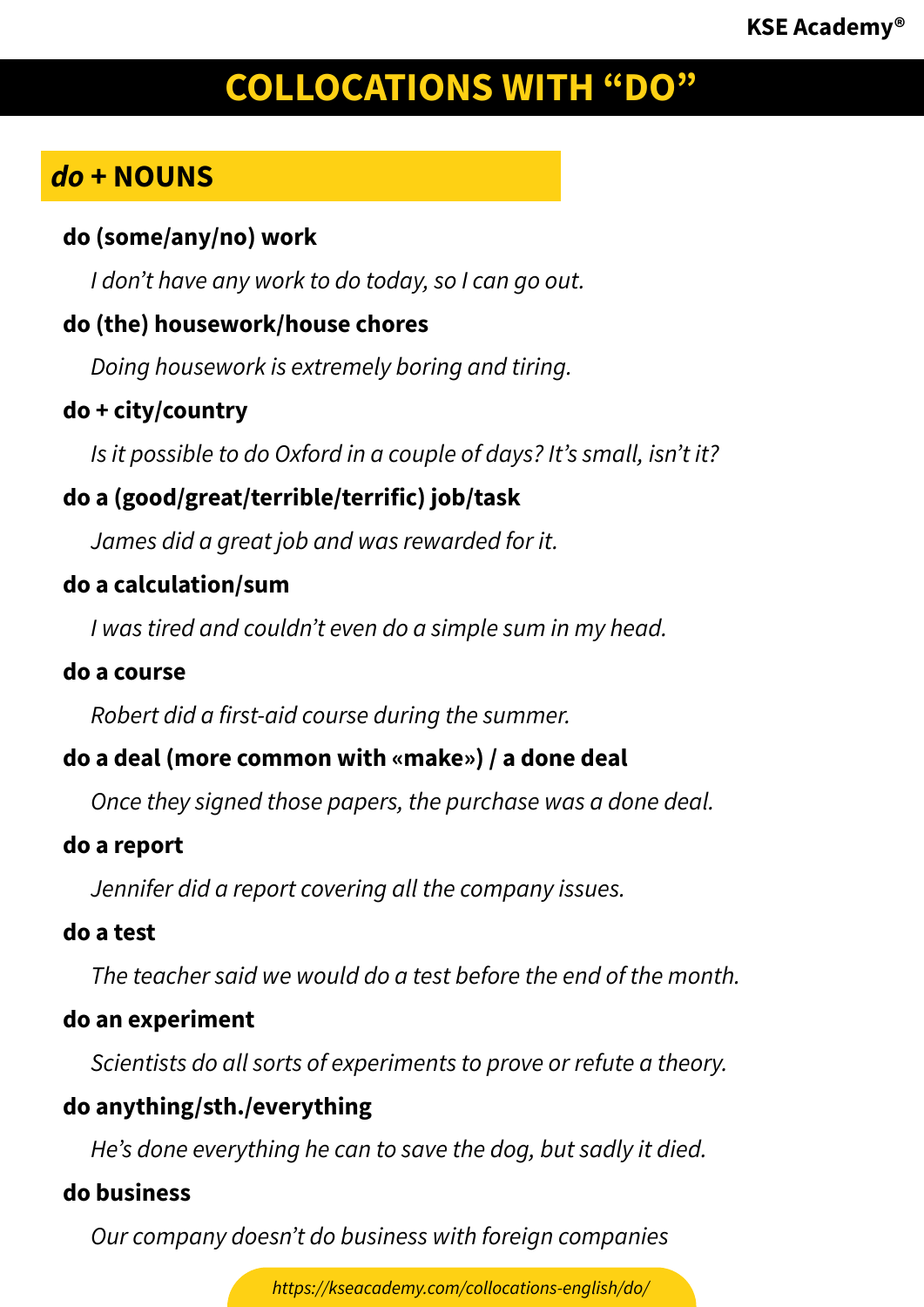### **do damage (to sth./sb.)**

*The rumours did a lot of damage to Stu's reputation.*

# **do good**

*Volunteers do a lot of good in deprived neighbourhoods.*

# **do gymnastics**

*Lisa used to do gymnastics when she was a kid.*

#### **do homework**

*Rick still had some homework to do.*

# **do laundry**

*We take turns to do the laundry.*

# **do one's best**

*I'll do my best to pass the test.*

# **do research**

*If you want a PhD, you'll have to do extensive research.*

# **do sb. (have sex with sb.)**

*Mike said he did Jane last week, but she' says it's not true.*

#### **do sb. good**

*Come on, get some fresh air. It'll do you good!*

#### **do sb. harm**

*The police were worried that he'd do someone harm.*

# **do sb.'s hair**

*Lauren did Claire's hair for the wedding.*

# **do some/any/no good**

*Comments like that don't do any good, mate.*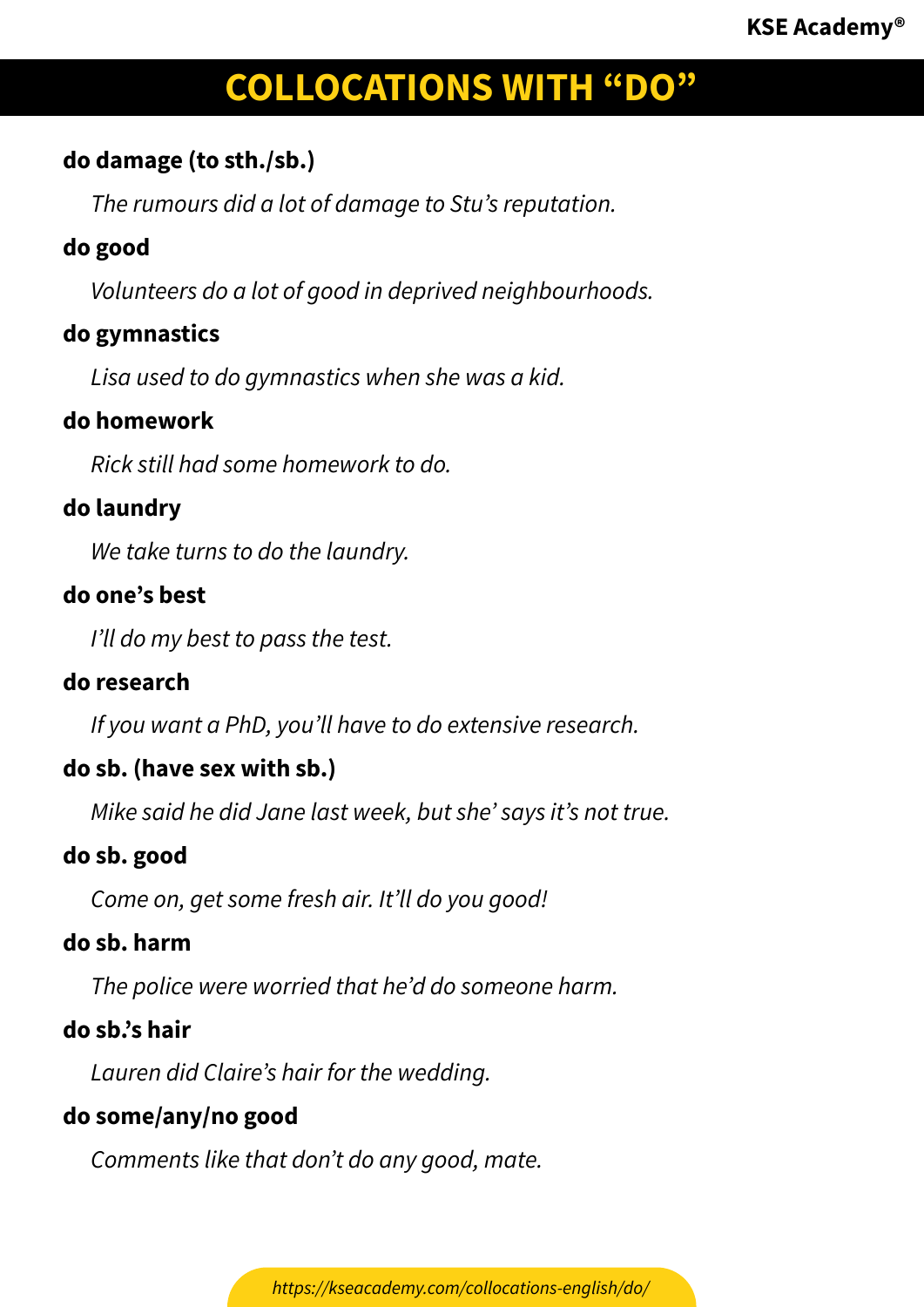### **do something/nothing/anything**

*You saw me there, on the floor, but did nothing.*

#### **do sport/exercise**

*Pete does a lot of exercise to keep in shape.*

#### **do the cleaning**

*They'll do the cleaning before we set off tonight.*

#### **do the cooking**

*I love to do the cooking at home, but I don't like washing up.*

#### **do the crossword**

*My granddad always used to do a crossword on Sundays.*

# **do the dishes/the washing-up**

*Lara did the dishes as soon as she finished her lunch.*

# **do the ironing**

*I can't understand why people do the ironing. I never do!*

# **do the kitchen/house/living room/etc.**

*If you cook, I'll do the kitchen afterwards.*

#### **do the laundry/washing**

*Ester usually does the laundry at weekends.*

#### **do the math**

*It's not that difficult. Just do the math!*

#### **do the maximum**

*Ben's trying to do the maximum to be in good shape for the tournament.*

# **do the minimum**

*The new regulation encouraged them to do the minimum amount of work.*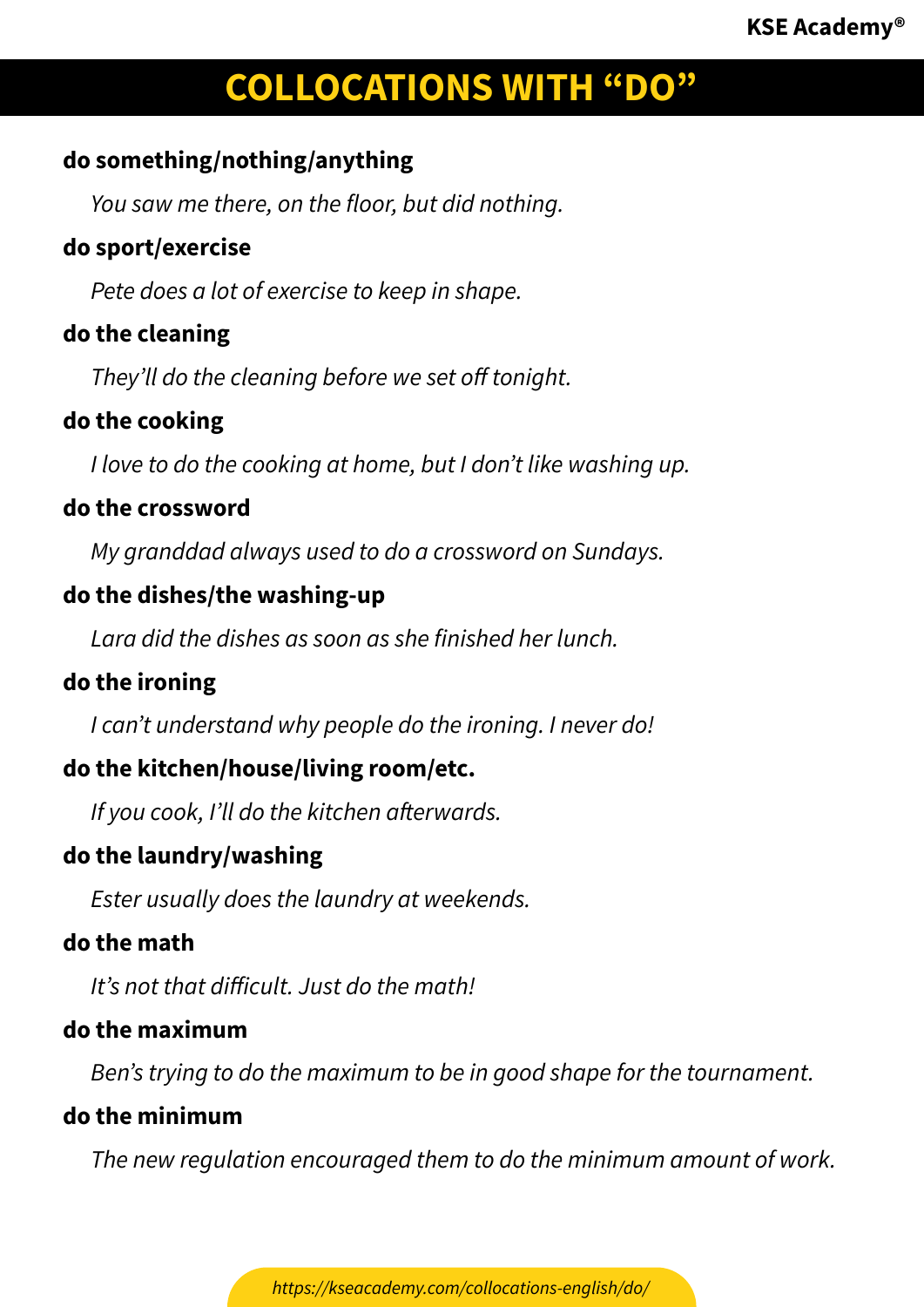### **do the paperwork**

*The worst thing about getting married is doing all the paperwork.*

# **do the right thing**

*John did the right thing and told her everything.*

# **do the shopping**

*Who does the shopping at home, Kenny?*

# **do time (in prison) / do one's time (in prison)**

*He was convicted and did some time before he met her.*

# **do your duty**

*Now go and do your duty, for the love of your country and of the President.*

# **do your make-up**

*You look fantastic! Did you do your own make-up?*

# **not do (sb.) any harm / do (sb.) no harm**

*Well, trying it won't do you any harm, will it?*

# **PHRASES WITH** *do*

# **(can/cannot) do without sth./sb.**

*Nowadays, I can't do without my phone at all times!*

# **be done (finished)**

*That's all. You're done! Go and celebrate.*

# **be done with sth./sb.**

*When I was done with the report, I went home.*

# **be/have nothing to do with sth./sb.**

*Please, leave me alone. It has nothing to do with you.*

# **do a lot for sth.**

*This NGO does a lot for orphans in Africa.*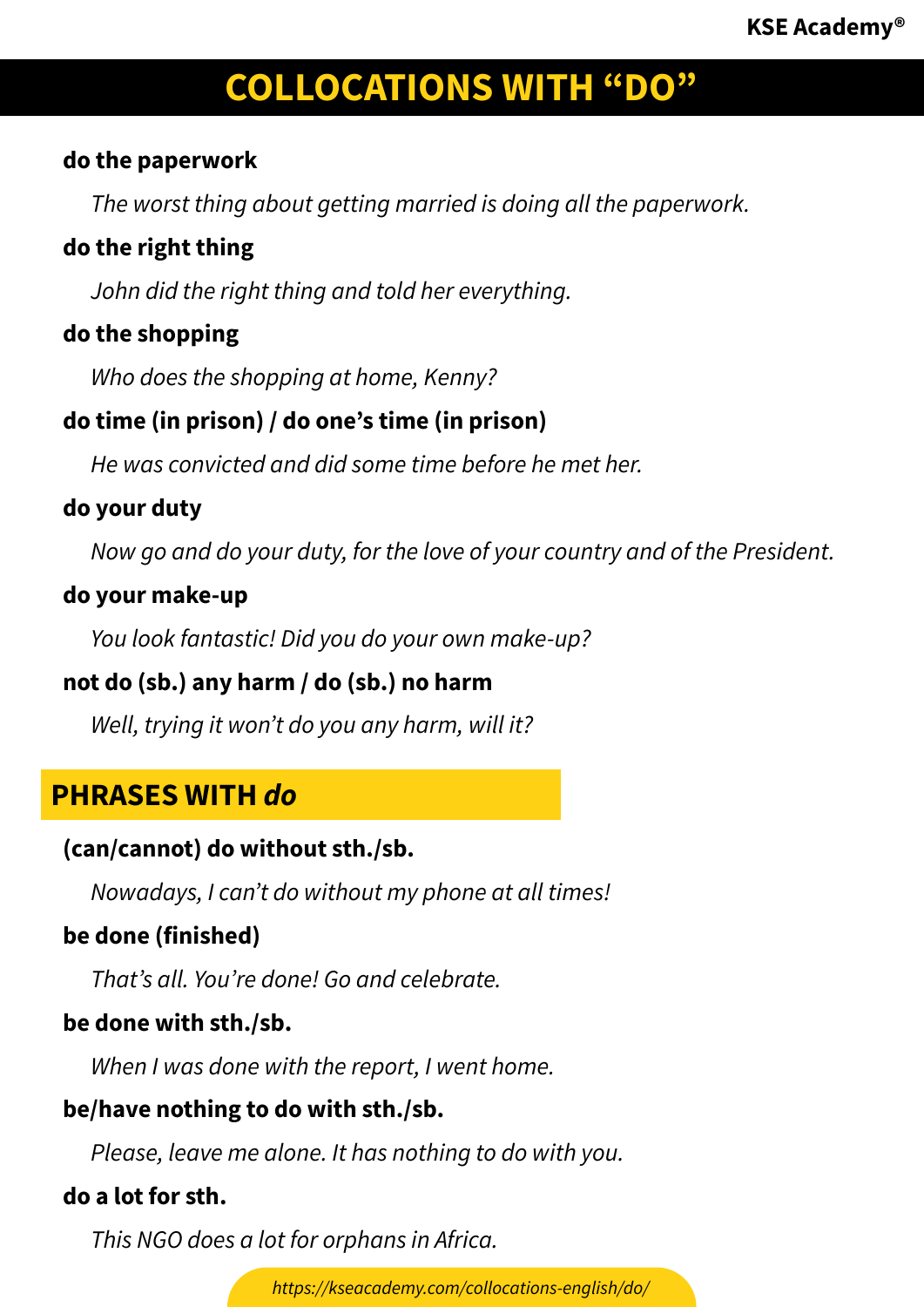#### **do as sb. says**

*Please, do as I say or there will be consequences.*

# **do as you're told**

*Please, do as you are told or there will be consequences.*

#### **do better/worse**

*Please, repeat the exercise. You can do better!*

# **do for a living**

*What does he do for a living? Is he a lawyer?*

#### **do more harm than good**

*Discussing religion usually does more harm than good.*

#### **do nothing for sth./sb.**

*British politics does nothing for young people these days.*

# **do one (go away!)**

*Oh, do one, will you? I've had enough of you.*

#### **do or die**

*Once you're in so deep, it's do or die, isn't it?*

#### **do sb. a favour / do a favour to sb.**

*Could you do me a favour, please?*

#### **do sth. for sb.**

*Who would do all that for someone they didn't love?*

#### **do sth. right/wrong**

*It didn't matter how hard I tried, I just couldn't do it right.*

#### **do well by sb.**

*Are companies genuinely interested in doing well by their customers?*